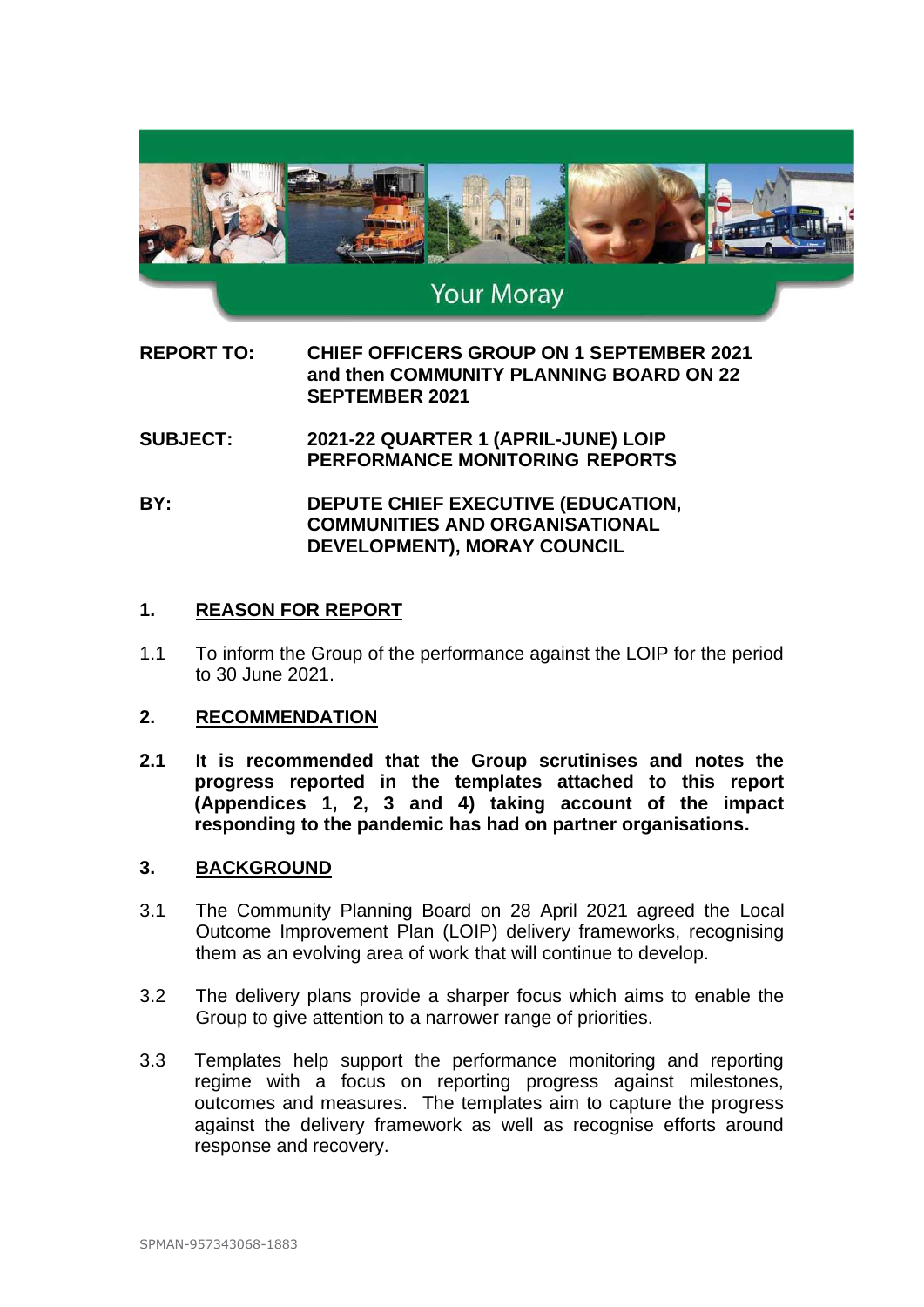- 3.4 The performance monitoring templates are attached at Appendices 1 to 4 for consideration and scrutiny in assessing whether the information contained gives reasonable assurance to the Board on progress against LOIP priorities.
- 3.4.1 Building a better future for our children & young people in Moray **(Appendix 1) –**

Progress is being made, albiet not as the pace anticipated across the three prioriy areas.

- Target investment of £0.5m in early intervention and prevention for year to March 2021 achieved
- Two new services commissioned providing counselling for schools services and community based service to support mental wellbeing needs of 5-24 year olds
- Maternal and infant mental wellbeing service established by Children 1st with 19 referrals in the reporting period
- Multi-Agency Support Hub (MASH) met on four occasions this quarter to discuss nineteen referrals, with over half provided with support by third sector partners
- 125 children and 23 families were supported to express their views in looked after children or child protection related meetings
- Numbers of children going into care reducing, where unavoidable more remaining with extended family
- 50 Local Authority and Health practitioners attended training Poverty – Having the Conversation
- £256k national funding to provide summer holiday opportunities for children, young people and families provided

Risks and issues highlight –

- Pace of progress of child poverty priority limited by lack of Lead Officer support
- Pace of progress across all priorities due to limited capacity of single agency staff to progress partnership priorities alongside an ambitious number of improvement projects and transformational change programmes

# 3.4.2 Empowering and connecting communities **(Appendix 2) –**

In the two focus areas contributing to this priority, building stronger, more resilient, supportive, influential and inclusive communities work is underway whilst improving life chances of those experiencing the greatest inequality of outcome progresses.

- Using an eight stage engagement process to locality planning, Lossiemouth is at stage five and Forres and Keith are at stage two with local anchor organisations identified and scoping work ongoing.
- Local Planning Progress report for the 6 month period to June has been produced by the Buckie Monitoring Group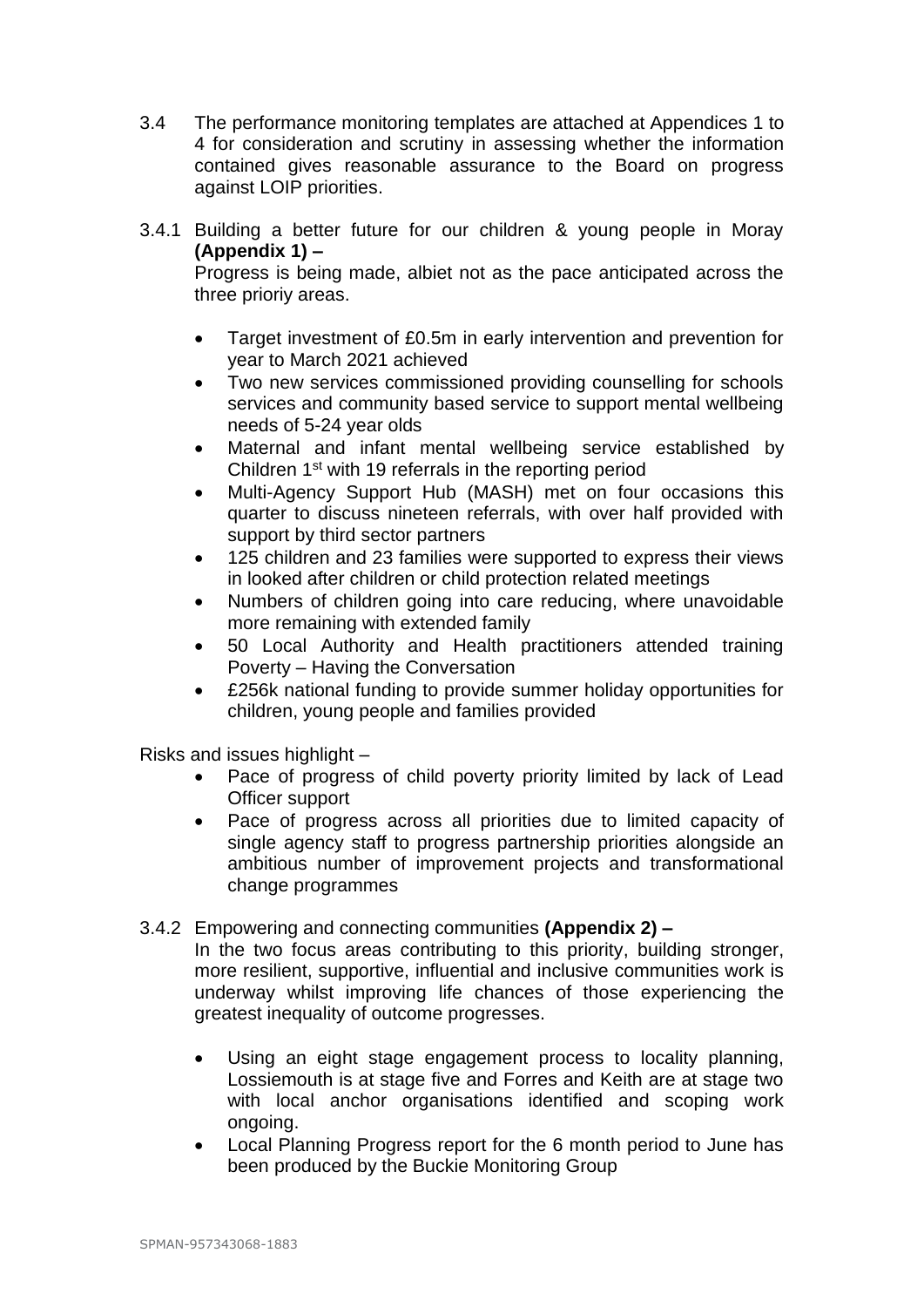- Fisherman's Hall formal consultation finalised and Findhorn Conservation Company toilets project transferred
- Two addition Community Asset Transfers progressing during the reporting quarter
- Participation was recorded in Active School activity sessions, Library Help Hubs, ECDL learner sessions
- Youth Team recorded participation across transition, pop-ups, detached youth work, summer pathways, Young Mums Photography and Duke of Edinburgh
- Essential Skills restarted face to face delivery whilst continuing to support online learners

Risks and issues highlight -

- CLD Plan to be published and then referred back for sign off in order to meet statutory publication timeline
- 3.4.3 Growing diverse, inclusive and sustainable economy **(Appendix 3) -** Work across the three focus areas is ongoing with some areas more advanced than others.
	- Early Learning and Childcare on track to deliver 1140 hours to all settings by August
	- Refurbishment and new builds in areas where there is pressure to meet demand on track for completion due dates
	- With appointment of key workers completed, numbers supported through Employability Service will increase
	- The Employability and Training Hub launched in July to provid a single point of contact
	- 60 Kickstart placements have been filled through Moray Chamber of Commerce.

Risks and issues highlight –

- Transparency around the Kickstart Scheme, figures are shared but full data is with DWP who are unable to share, impacting on analysis and assessment
- 3.4.4 Improving well-being of our population **(Appendix 4) -**

Progress on track to deliver against the three focus areas contributing this priority as reported in routine submissions to Moray Alcohol and Drug Partnership (MADP).

As pandemic restrictions ease, services continue to open up;

- Drug and Alcohol Information System (DAISy) was introduced in December 2020 with Moray being an 'early adopter', agencies are working with the system which enables improved assessment of future need.
- All six planned alcohol and drug related training events were carried out as scheduled
- Recovery outcomes on average continue to show an improvement from assessment to third review